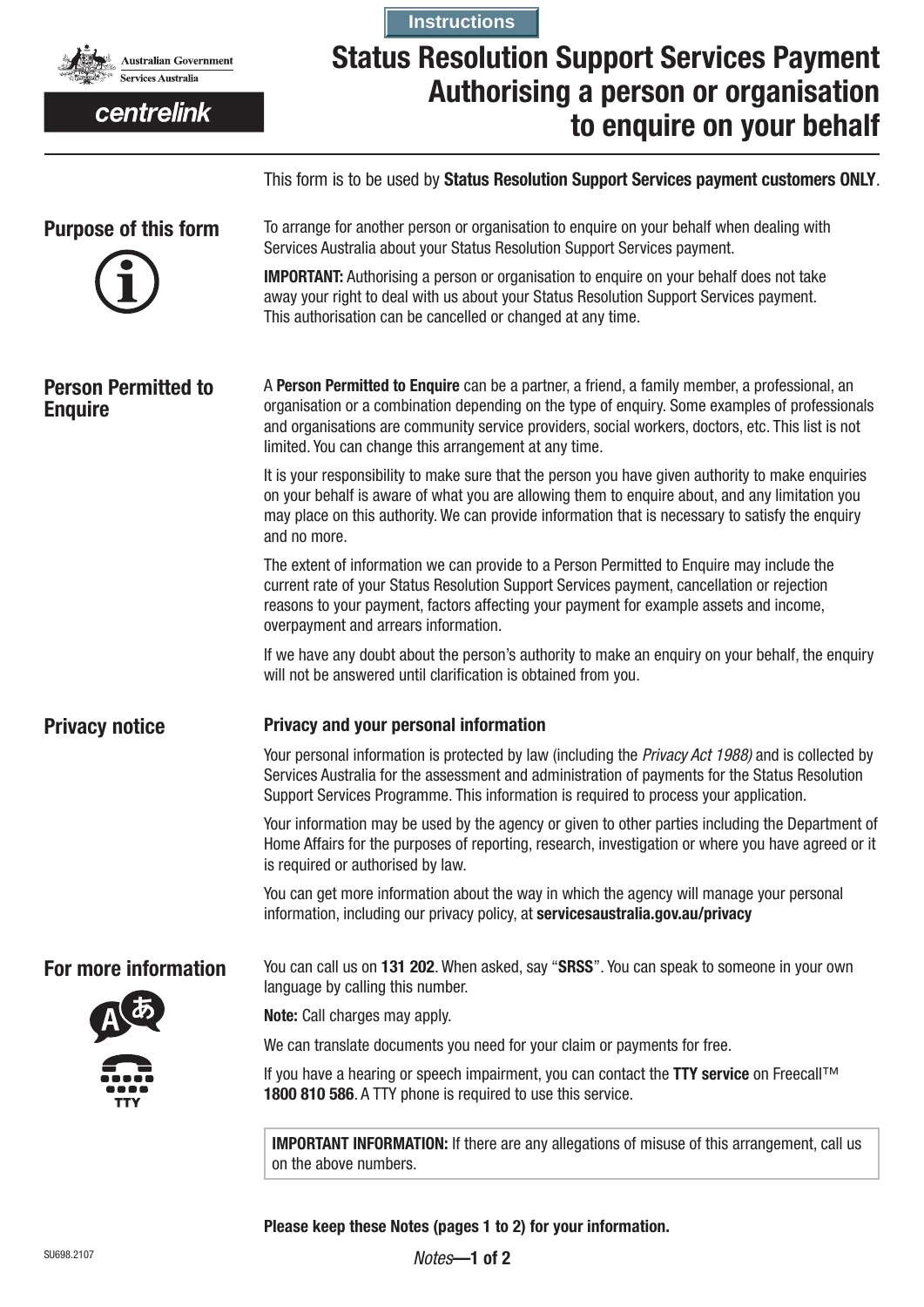### **English**

If you need an interpreter or would like to speak to us in your own language, please call 131 202 (call charges may apply calls from mobile phones may be charged at a higher rate) Monday to Friday, between 8.00 am and 5.00 pm Australian Eastern Standard Time. Go to servicesaustralia.gov.au and select the language button to find information in your language.

## **Arabic**

إذا كنت بحاجة لمترجم شفهي أو تودّ المحدّث معنا بلغتك<br>بُرجى الانصال على الرقم 202 131 (قد تنطبق أجور على<br>الكللات – وقد بنم استيفاء رسوم أعلى عن الكللات التي خَربها<br>من هواتف الوبايل) الاثنين إلى الجمعة بين الساعة 8 صباحاً<br>و servicesaustralia.gov.au واخترزر اللغة للعثور على معلومات بلغتك.

## Assyrian

نِيَ مَسِقَةٍ عَمِمَ كَمِعَ مُدَيْقَتَةٍ بِ فَكِنِمَ وَمَرِهِمْ لِكِفِي فَكِتَبَةٍ وَيُسَمَىَ لَىٰ جَهِعَۃٍ كَمْءٍ مَحْدٍ كِنْ جَكَ 202 131 (الْجَنْعَۃِ مَعْدَيْهُمْ مَمِعْدِ الْأَيْتَ عقبكداء فقدها من هنكنهميا محزمتين مومحي فها بكبغناقت حمد عكمكا موسطفة فكالكموجمة حبك 8.00 شدهمة ه 5.00 التؤمض لتحدِّث المنجَّلة، ومُحمِّد ودَمَعهكُمْهُ. فَسَمَّد قَلْ هُوَفٍ رَقَقَدُ وَا i مَدْمَة مُتَقْبَة مُعَنَّمَة servicesaustralia.gov.au وقعودكتوها فلأفئا وكتفى

## **Rurmese**

အကယ်၍ သင် စကားပြန်လိုအပ်ပါက သို့မဟုတ် ကျွန်ုပ်တို့ကို သင့်ဘာသာစကားဖြင့် ပြောဆိုလိုပါက ကျေးဇူးပြု၍ 131 202 ကို တနင်္လာနေ့မှ သောကြာနေ့အထိ၊ ဩစတြေးလျားနိုင်ငံ အရှေ့ပိုင်း .<br>ပိုပြီးမြင့်သောနူန်းထားဖြင့် ကောက်ခံနိုင်ပါသည်။) သိကောင်းစရာ servicesaustralia.gov.au သို့သွားပြီး ဘာသာစကားနှင့်ဆိုင်သော ခလုပ်ကို ရွေးချယ်ပြီးနိုပ်ပါ။

# **Chinese**

如果你需要传译员协助, 或希望使用母语与我们交谈, 请在 每星期一至星期五, 澳洲东部标准时间上午8时至下午5时 致电131 202 (可能需要付费,手机致电可能收费更高) 联络。访问servicesaustralia.gov.au网站, 点击语言链接, 查阅中文资料。

# Eorei

اگر مترجم لازم دارید یا میخواهید با ما به زبان خودتان صحبت كنيد، لَطْفاً روزهای دوشنبه تا جمعه بين ساعات 8 صبح و 5 بعـداز ظهـر به وقت اسـتاندارد شـرق اسـتراليـا بـه شـمـاره 202 131 تلفِّن بزنيد (مَاس مكن استَ هزينه مند باشد – تلفن از گـوشـی۱های همراه مـکـن اسـت به نرخ بالاتری حسـاب شـود). به وب سایت servicesaustralia.gov.au بروید و دکمه زبان را انتخاب کنید تا اطلاعات بیشتری را به زبان خودتان پیدا کنید.

# Hazaragi

اگـه ترجمان لازم دشـته بشـی و یا مـوخـواهـی هـمـرای مـو بـه زبان ر . . . . .<br>خو گپ زنین. لطفًا از روز دوشنبه تا جمعه از ساعت 8 صبح الی<br>5 عصر به وقت استاندرد شرقی استرالبا با شماره **131 131** تماس گیرین (مصرف تماس شاید وضع شـونه – تماس از تلیـفـونـهـای موبايل شايد بلند بشـه). به صفـحـهٔ servicesaustralia.gov.au بروین و دکمهٔ زبان را انتخاب کنین تا معلومات ره ده زبان خو دريافت كنين.

# Pashto

كه چبري ژباړونكى ته اړتيا لرئ او يا غواړئ له مونږ سره يخيله ژبه خبري وکړئ، نو مهرباني وکړئ د 131 202 و ه شمېري سره د دوشنبي نه تر جمعي ورځي پورې د اسټراليا په وخت د سهار د ۸ بجو نه د مازديکر تر ۵ بجو پورې اړیکه ونیسئ (د ټیلیفون لګست سایي تطبیق شي ــ د ګرخنده ټيليفونو نه ښايي مصرف لوړ وي). د servicesaustralia.gov.au پاڼې ته ولاړ شی او د ژبې تکمه کښېکاږئ تر څو په خپله ژبه کښی معلومات بيدا كر ئ.

# Puniabi

ਜੇ ਤੁਹਾਨੂੰ ਦੁਭਾਸ਼ੀਏ ਦੀ ਲੋੜ ਹੋਵੇ ਜਾਂ ਤੁਸੀਂ ਸਾਡੇ ਨਾਲ ਤੁਹਾਡੀ ਆਪਣੀ ਭਾਸ਼ਾ ਵਿੱਚ ਗਲ ਕਰਨੀ ਚਾਹੋ. ਤਾਂ ਕਿਰਪਾ ਕਰਕੇ ਸੋਮਵਾਰ ਤੋਂ ਸ਼ਕਰਵਾਰ ਆਸਟਰੇਲੀਆ ਦੇ ਪਰਬੀ ਸਮੇਂ ਸਵੇਰ ਦੇ 8.00 ਤੋਂ ਸ਼ਾਮ ਦੇ 5.00 ਵਜੇ ਤੱਕ 131 202 ਤੇ ਫੋਨ ਕਰੋ .<br>(ਕਾਲ ਦੀਆਂ ਕੀਮਤਾਂ ਹੋ ਸਕਦੀਆਂ ਹਨ - ਮੋਬਾਇਲ ਫੋਨ ਤੋਂ ਕੀਤੀਆਂ ਕਾਲਾਂ ੳਚੇਰੀ ਰੇਟ ਤੇ ਲਾਗੂ ਹੋ ਸਕਦੀਆਂ ਹਨ)। ਤੁਹਾਡੀ ਆਪਣੀ ਭਾਸ਼ਾ ਵਿੱਚ ਜਾਣਕਾਰੀ ਲੈਣ ਲਈ servicesaustralia.gov.au ਤੇ ਜਾ ਕੇ ਭਾਸ਼ਾ ਦੇ ਬਟਨ ਦੀ ਭਾਲ ਕਰੋ।

# Rohingya

Zodi tuáñrtu torjuma goróya ekzon lage yáto tuáñr nizor zuban ot añárárloi hotá hoitóu mone hoó, meérbani gorí 131 202 ot koól goró (koól ór foisá lagit fare - mubáil fún ót foisá bicí hañçit fare) Cómbar óttu Cúkkubar foijjonto, beéinna 8.00 wá arde ázinna 5.00 wár bútore Australía Fugor Esténdád Thaim. servicesaustralia.gov.au ót zo ar tuáñr zuban ot maalumat tuai faibellá zuban or bothón basílo.

## **Sinhalese**

සඳුදා සිට සිකුරාදා දක්වා ඔස්රේලියානු පෙරදිග පුම්තිගත වේලාවෙන් පෙ.ව. 8.00 සහ ප.ව. 5.00 දක්වා ඔබට භාෂණ පරිවර්තකයකු අවශය නම් ගෝ ඔබේ බසින් අප හා කථා කිරීමට අවශය නම්, කරුණාකර දුරකථන අංක 131 202 අමතන්න (දුරකථන ගාස්තු අදාල වනු ඇත – ජංගම 6කරෙනු ඇත). ඔබේ භාෂාවෙන් තොරතුරු ලබාගැනීම සඳහා servicesaustralia.gov.au මෙත පිවිස භාෂා සඳකණ තෝරාගන්න.

#### Spanish

Si necesita un intérprete o desea hablarnos en su propio idioma, llame al 131 202 (la llamada puede no ser gratuita las llamadas desde teléfonos móviles/celulares pueden tener tarifas más altas), de lunes a viernes, entre las 8:00 y las 17:00 horas (hora de la costa este de Australia). Para obtener información en español, consulte servicesaustralia.gov.au y seleccione el botón de idiomas.

### Tamil

உங்களுக்கு ஓர் உரைபெயர்ப்பாளர் தேவையென்றால் அல்லது உங்கள் சொந்த மொழியில் எம்முடன் பேச விரும்பினால், தயவுசெய்து 131 202 இலக்கத்தை (அழைப்புக் கட்டணம் அறவிடப்படக் கூடும் – செல்லிடத் தொலைபேசி அழைப்புகளுக்கு அதிகரித்த கட்டணம் அறவிடப்படக் கூடும்) திங்கள் முதல் வெள்ளி வரை, ஆஸ்திரேலிய கிழக்கு நியம நேரம் காலை 8.00 முதல் மாலை 5.00 வரை அழைக்கவும். உங்கள் மொழியில் தகவல் அறிய servicesaustralia.gov.au என்ற வளைத்தளத்திற்குச் சென்று மொழி என்ற பொத்தானை தெரிவு செய்யவும்.

### **Turkish**

Eğer bir tercümana ihtiyacınız varsa veya bizimle kendi dilinizde konuşmak isterseniz, lütfen Pazartesi - Cuma günleri arasında Avustralya Doğu Standart Zamanına göre 08:00 - 17:00 saatleri arasında 131 202'yi arayın (aramalar ücrete tabi olabilir - cep telefonlarından yapılan aramalar daha yüksek tarifeden ücretlendirilebilir). Kendi dilinizde bilgiye ulaşmak için servicesaustralia.gov.au internet sitesine girin ve dil düğmesine basın.

### Urdu

اگر آپ کو مترجم کی ضرورت ہے یا آپ ہمارے ساتھ اپنی زبان میں بات کرنا چاہتے ہیں تو براہ مہربانی 202 131 پر پیر تا جمعہ مشرقی آسٹریلیا کے معیاری وقت کے مطابق صبح 8 بجے سے شام 5 بجے کے درمیان کال ے کہ کا کہنا ہے کہ اس کے دورے کے دورے کے دورے کے دورے کے دورے کے دورے کے دورے کے دورے کے دورے کے دورے کے دورے<br>کریں (کال پر قیمت کا اطلاق ہو سکتا ہے – موبائل فون سے کال کرنے<br>کی قیمت زیادہ ہو سکتی ہے)۔ اپنی زبان میں معلوما servicesaustralia.gov.au پر جائیں اور زبان کا بتٰن منتخب کریں۔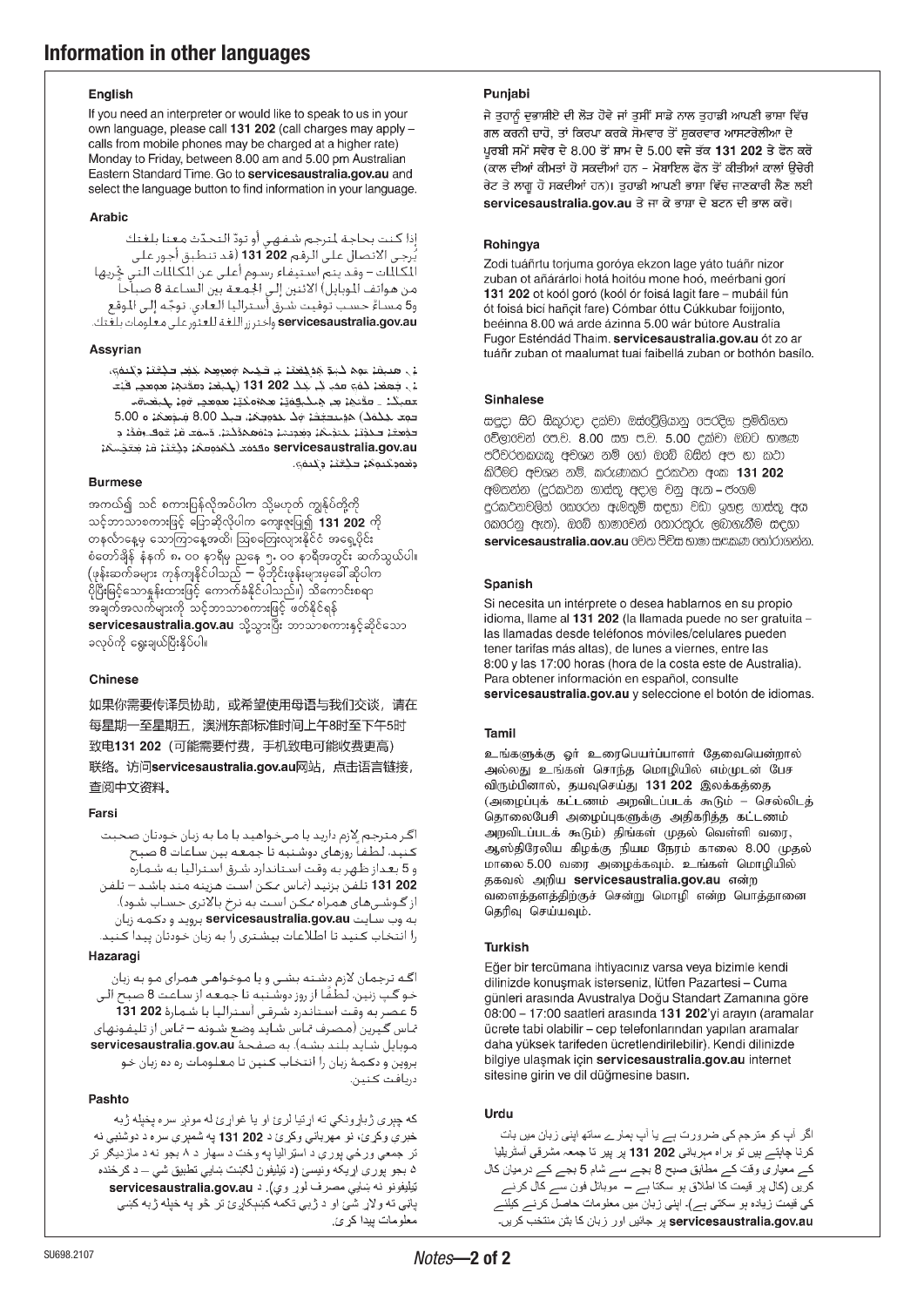

centrelink

 $\Gamma$ 

# **Status Resolution Support Services Payment Authorising a person or organisation to enquire on your behalf**

┓

| • Please use black or blue pen.                                                                                                                                                          |    |                                                   | Your authorised organisation's details                            |
|------------------------------------------------------------------------------------------------------------------------------------------------------------------------------------------|----|---------------------------------------------------|-------------------------------------------------------------------|
|                                                                                                                                                                                          |    | Trading name of organisation                      |                                                                   |
| Print in BLOCK LETTERS.<br>Where you see a box like this $\Box$ <b>Go to 5</b> skip to the question<br>$\bullet$<br>number shown. You do not need to answer the questions in<br>between. |    | The contact person can be identified below.       | This is the name of the organisation, not the contact person.     |
|                                                                                                                                                                                          |    | Business name of organisation                     |                                                                   |
| Your Centrelink Reference Number                                                                                                                                                         |    |                                                   |                                                                   |
|                                                                                                                                                                                          |    | Name of contact person                            |                                                                   |
| Your name                                                                                                                                                                                |    |                                                   |                                                                   |
| Mrs<br><b>Miss</b><br>Other<br>Mr<br>Ms                                                                                                                                                  | 9  |                                                   | What is their relationship to you (e.g. father, sister, guardian, |
| Family name                                                                                                                                                                              |    | service provider, administrator, Public Trustee)? |                                                                   |
| First given name                                                                                                                                                                         |    |                                                   |                                                                   |
|                                                                                                                                                                                          | 10 | What are their contact details?                   |                                                                   |
| Second given name                                                                                                                                                                        |    | Permanent address                                 |                                                                   |
|                                                                                                                                                                                          |    |                                                   |                                                                   |
| Your date of birth                                                                                                                                                                       |    |                                                   | Postcode                                                          |
|                                                                                                                                                                                          |    | Postal address (if different to above)            |                                                                   |
| Your permanent address                                                                                                                                                                   |    |                                                   |                                                                   |
|                                                                                                                                                                                          |    |                                                   |                                                                   |
|                                                                                                                                                                                          |    |                                                   | Postcode                                                          |
| Postcode                                                                                                                                                                                 |    | Phone number                                      | Fax number                                                        |
| Is this authorisation for a person or organisation?                                                                                                                                      |    | $\overline{\mathcal{L}}$                          |                                                                   |
| <b>Tick ONE box only</b>                                                                                                                                                                 |    | Email                                             |                                                                   |
| Authorise a PERSON $\Box$ Go to next question                                                                                                                                            |    |                                                   |                                                                   |
| Authorise an ORGANISATION 60 to 8                                                                                                                                                        |    | $^\copyright$                                     |                                                                   |
| Your authorised person's name                                                                                                                                                            |    |                                                   |                                                                   |
| Miss<br>Mrs<br>Mr<br>Ms<br>Other                                                                                                                                                         | 11 | How long do you want this arrangement to last?    |                                                                   |
| Family name                                                                                                                                                                              |    | Indefinitely<br><b>OR</b>                         |                                                                   |
|                                                                                                                                                                                          |    | From                                              | to<br>$\prime$                                                    |
| First given name                                                                                                                                                                         |    |                                                   |                                                                   |
| Second given name                                                                                                                                                                        |    |                                                   |                                                                   |
|                                                                                                                                                                                          |    |                                                   |                                                                   |
|                                                                                                                                                                                          |    |                                                   |                                                                   |
| Your authorised person's date of birth                                                                                                                                                   |    |                                                   |                                                                   |

**Instructions**